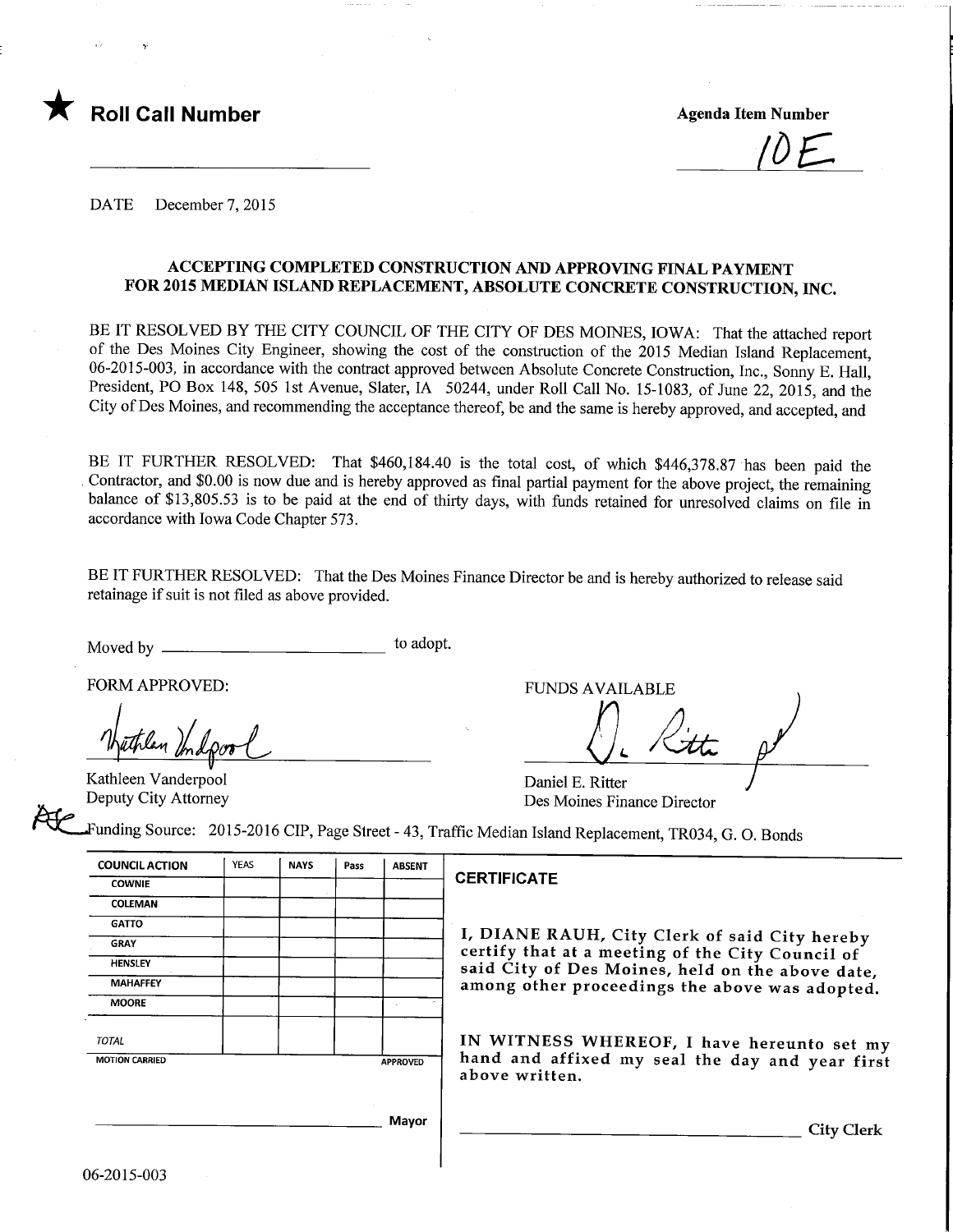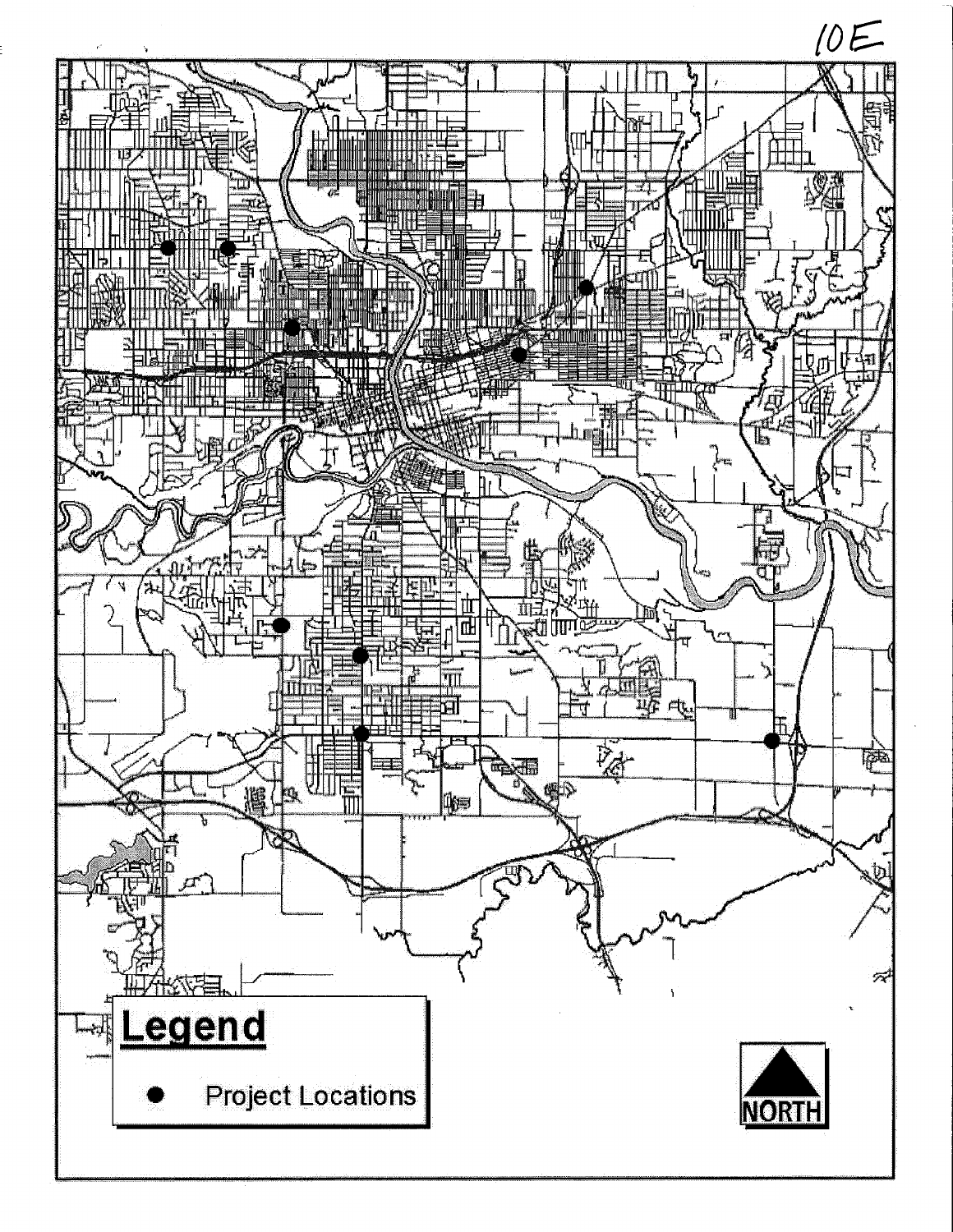# ENGINEERING DEPARTMENT CITY OF DES MOINES, IOWA

÷,

 $\Delta \phi = 0.01$  and  $\Delta \phi = 0.01$ 



# PROJECT SUMMARY

# 2015 Median Island Replacement

# Activity ID 06-2015-003

On June 22, 2015, under Roll Call No. 15-1083, the Council awarded the contract for the above improvements to Absolute Concrete Construction, Inc., in the amount of \$426,260.00. Tabulated below is a history of project change orders.

| Change<br>Order No. | <b>Initiated By</b> | <b>Description</b>                                                                                                                                                             | Amount       |
|---------------------|---------------------|--------------------------------------------------------------------------------------------------------------------------------------------------------------------------------|--------------|
|                     | City                | 7/27/2015<br>Excessive existing median depth tied into existing pavement<br>at some locations, which requires additional removal costs<br>and additional poured pavement base. | \$20,000.00  |
| 2                   | City                | 10/29/2015<br>Adjustment of plan quantites to as-built quantities.                                                                                                             | \$13,924.40  |
|                     |                     | <b>Original Contract Amount</b>                                                                                                                                                | \$426,260.00 |
|                     |                     | <b>Total Change Orders</b>                                                                                                                                                     | \$33,924.40  |
|                     |                     | <b>Percent of Change Orders to Original Contract</b>                                                                                                                           | 7.96%        |
|                     |                     | <b>Total Contract Amount</b>                                                                                                                                                   | \$460,184.40 |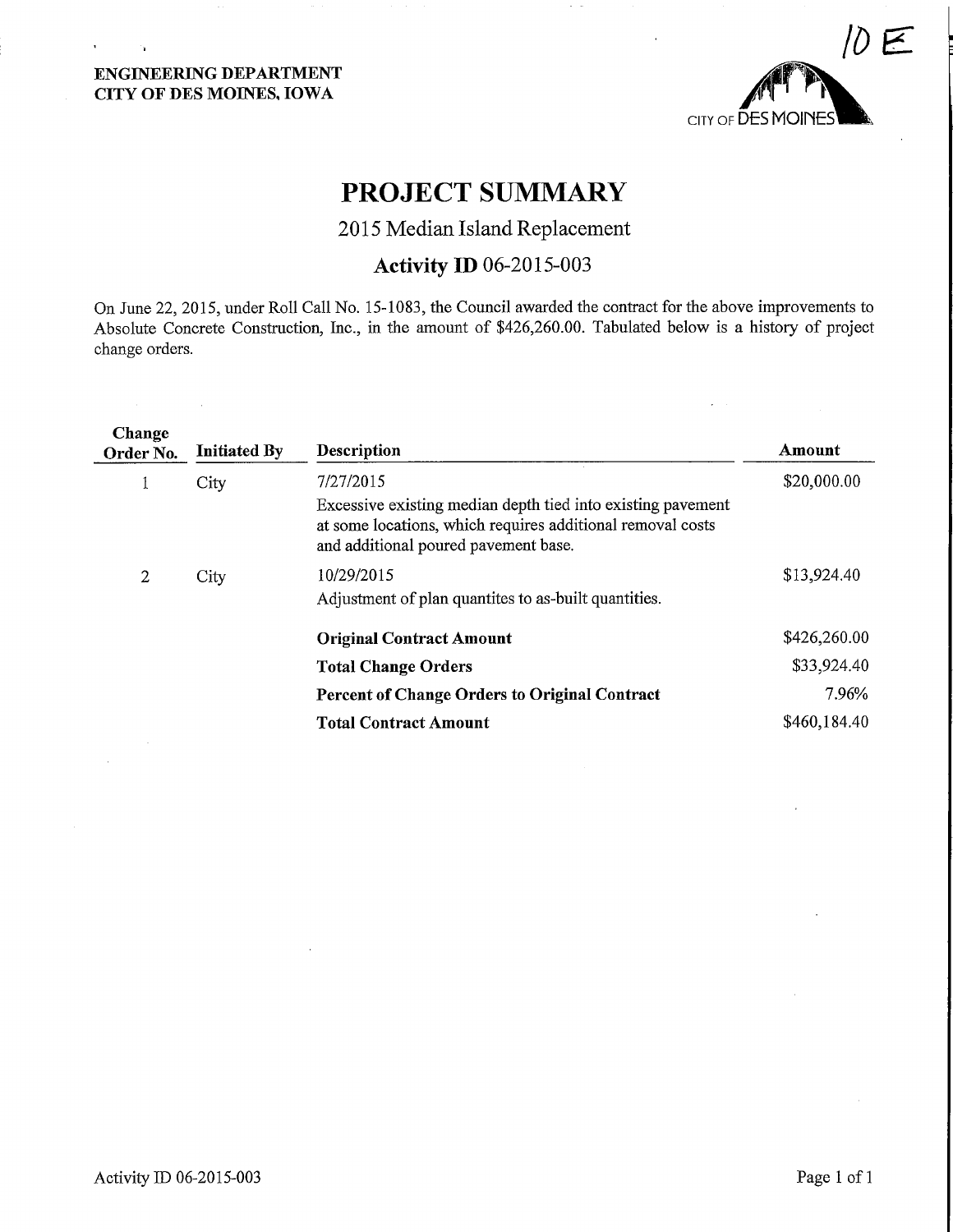

December 7, 2015

#### **CERTIFICATION OF COMPLETION**

### AGENDA HEADING:

Accepting completed construction and approving final payment for the 2015 Median Island Replacement, Absolute Concrete Construction, Inc.

#### SYNOPSIS:

Approve the Engineer's Certification of Completion, accept construction of said improvement, and authorize final payment to the contractor.

#### FISCAL IMPACT:

Amount: \$460,184.40 As-Built Contract Cost

Funding Source: 2015-2016 CIP, Page Street - 43, Traffic Median Island Replacement, TR034, G. 0. Bonds

#### CERTIFICATION OF COMPLETION:

On June 22, 2015, under Roll Call No. 15-1083, the City Council awarded a contract to Absolute Concrete Construction, Inc., Sonny E. Hall, President, PO Box 148, 505 1st Avenue, Slater, IA 50244 for the construction of the following improvement:

2015 Median Island Replacement, 06-2015-003

The improvement includes reconstruction of raised Portland Concrete Cement (PCC) medians and other incidental items; in accordance with the contract documents, including Plan File Nos. 568-219/237, along Fleur Drive from Stanton Avenue to Watrous Avenue, Hubbell Avenue from Easton Boulevard to Guthrie Avenue, S.W. 9th Street at McKinley Avenue, Hubbell Avenue at E. 18th Street, Hickman Road at 30th Street, Beaver Avenue at Hickman Road, University Avenue at 19th Street, Army Post Road at S.W. 9th Street, and Army Post Road at S.E. 45th Street, Des Moines, Iowa

I hereby certify that the construction of said 2015 Median Island Replacement, Activity ID 06-2015-003, has been completed in substantial compliance with the terms of said contract, and I hereby recommend that the work be accepted. The work commenced on July 22, 2015, and was completed on November 30, 2015.

Engineering • T 515.283.4920 • F 515.283.4112 • www.dmgov.org City Hall • 400 Robert D. Ray Drive • Des Moines • Iowa • 50309-1891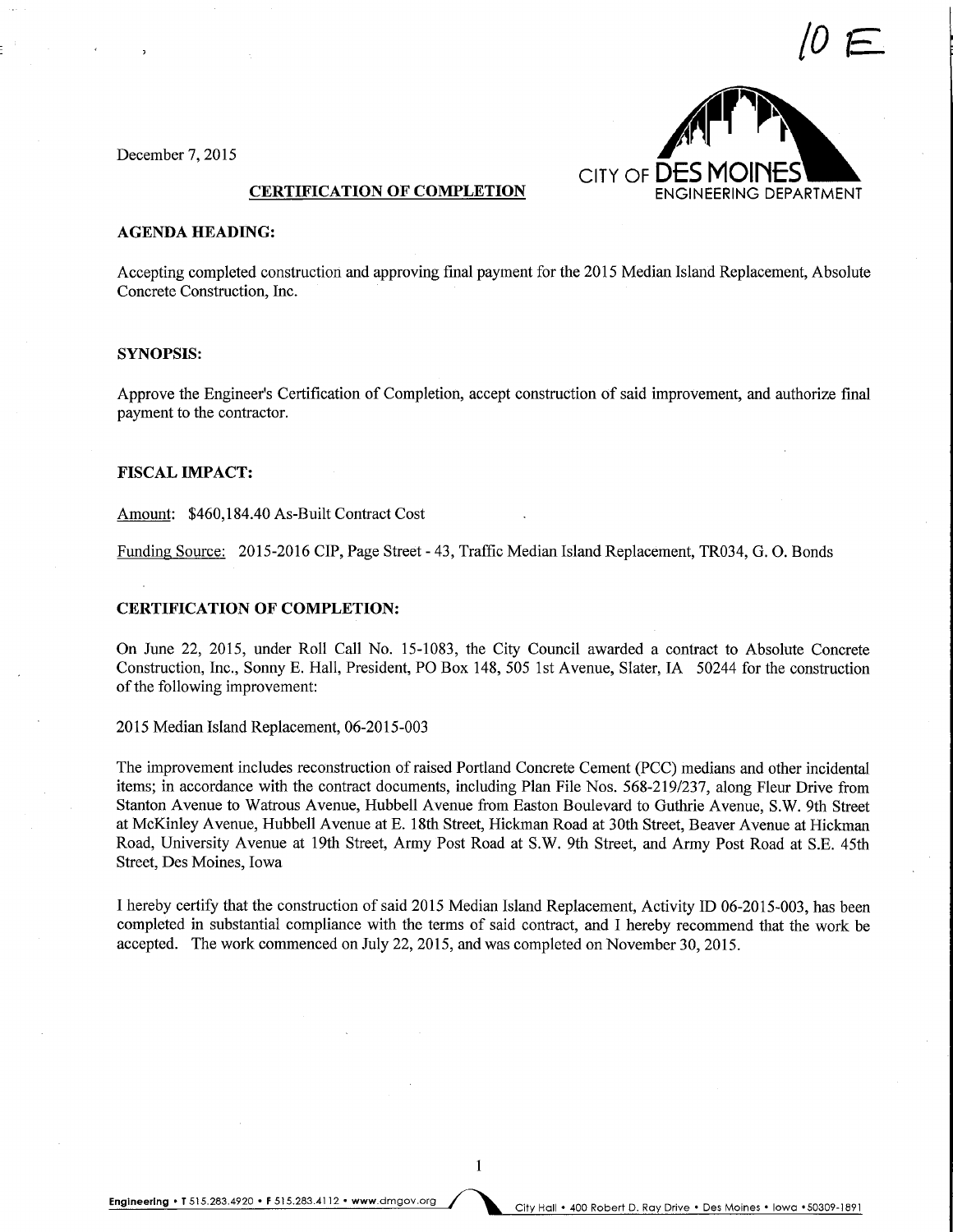I further certify that \$460,184.40 is the total cost of said improvement, of which \$446,378.87 has been paid the Contractor and \$0.00 is now due and is hereby approved as final partial payment for the above project, the remaining balance of \$13,805.53 is to be paid at the end of thirty days, with funds retained for unresolved claims on file in accordance with Iowa Code Chapter 573. The amount of completed work is shown on the attached Estimate of Construction Completed.

Pumela SCooksey no

Pamela S. Cooksey, P.E. Des Moines City Engineer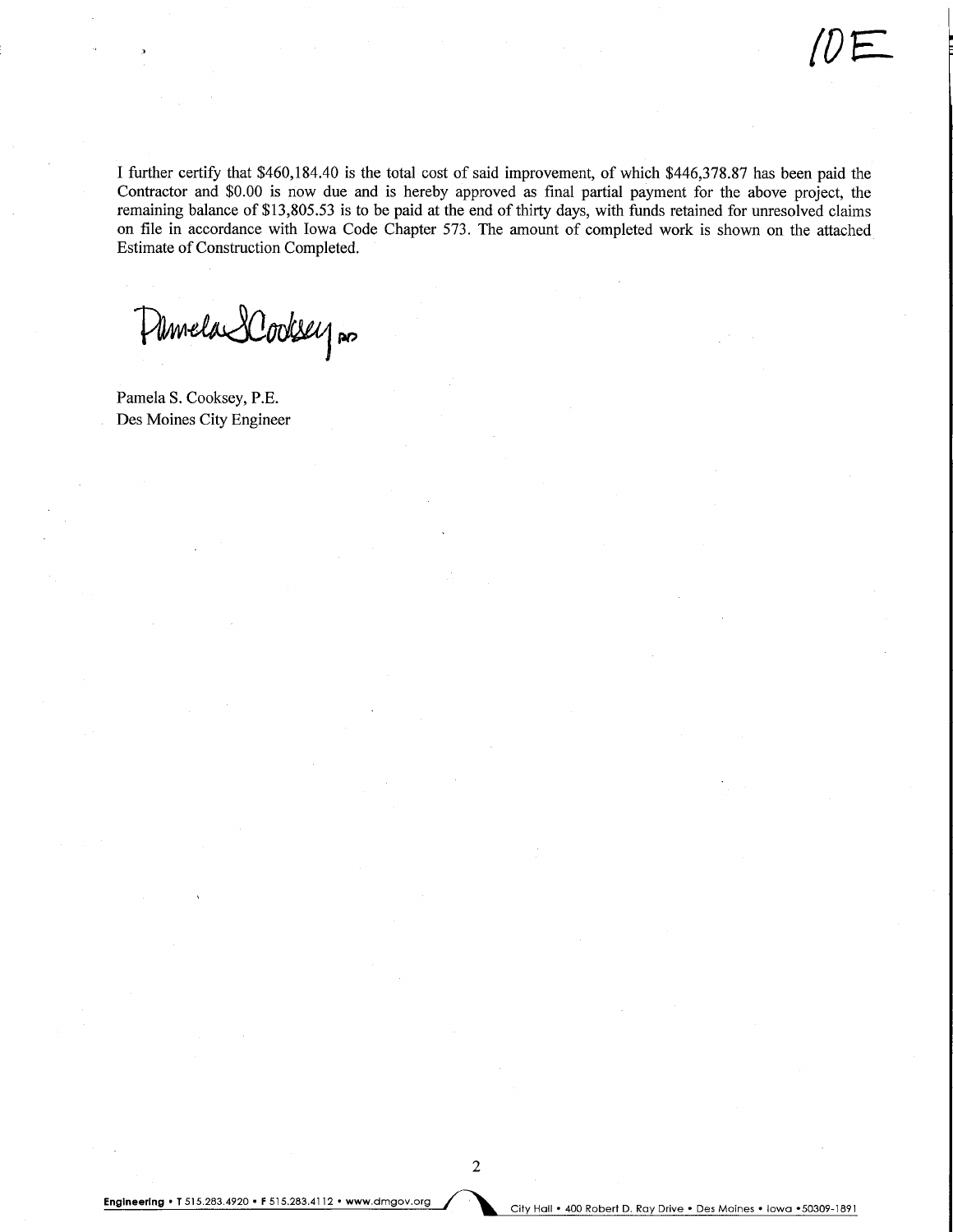#### ENGINEERING DEPARTMENTCITY OF DES MOINES, IOWA



# FINAL QUANTITIES of CONSTRUCTION COMPLETEDFROM 10/30/2015 TO 11/02/2015FINAL PA YMENT (PARTIAL PA YMENT NO. 6)

# PROJECT: 2015 MEDIAN ISLAND REPLACEMENTCONTRACTOR: ABSOLUTE CONCRETE CONSTRUCTION, INC.

LINE NO.1 2 3 4 5 6 7 8 9 10 11 12 13 14 15 16 17 18 19 20 21 •2223 24 1.01 2.01 2.02DESCRIPTIONTRAFFIC CONTROLMOBILIZATION TEMPORARY GRANULAR SURFACINGMANHOLE ADJUSTMENT, MINOR 9 IN PCC PAVEMENT MEDIAN, DOWELED P.C. CONCRETE, 6 W. HMA (3MESAL) SURFACE, 1/2", NO FRICTIONPAVEMENT SCARIFICATIONPAVEMENT REMOVALMEDIAN REMOVALCURB REMOVAL CONCRETE PROTECTIONPAINTED PAVEMENT MARKING, DURABLI PAINTED SYMBOLS & LEGENDS, DURABLEOBJECT MARKER, TYPE OM1-3 TYPE 'A' SIGN, Rl-1, SHEET ALUMINUM, 36 X 36TYPE 'A' SIGN, R3-2, SHEET ALUMINUM, 24 X 24 TYPE 'A' SIGN, R3-4, SHEET ALUMINUM, 24 X 24 TYPE 'A' SIGN, W4-4P, SHEET ALUMINUM, 24 X 12TYPE 'A' SIGN, R4-7, SHEET ALUMINUM, 24 X 30SIGN POST, PERFORATED SQUARE STEEL TUBI ADJUST TRAFFIC SIGNAL HANDHOLETRAFFIC LOOPS, 6 X 20 MOBILIZE FOR PAVEMENT SCARIFICATION AND/OR HMA PAVINGREMOVE/REPLACE MEDIAN BASE PAVEMENTCORE UNSUITABLE MEDIAN SUBGRADEMEDIAN ROCK FILLUNIT LS LS TON EACH SY SY TON SY SY SY LF SY STA EACH EACH EACH EACH EACH EACH EACH LF EACH EACH EACH SY LOAD TONSUNITSESTIMATED 1.000 I 1.000 I 18.0001 1.000 I 124.000 2,396.000 | 23.000113.000 128.000 |2,360.000 729.000 | 1,185.0001 17.900 | 1.0001 29.000 | $2.000$  1.0001 1.000 I $2.000$  18.0001 250.000 $6.000$  7.000 | 8.0001 $0.000$  $0.000$ 0.000 AUTHORIZED 1.000 1.000 0.000 1.000 111.700 2,663.700 18.830 109.600 111.700 2,038.060 733.000 0.000 14.280 1.000 24.000 2.000 1.000 1.000 2.000 15.000 197.900 7.000 7.000 1.000 3,265.000 5.000 52.740**CONSTRUCTED** TO DATE 1.000 1.000 0.000 1.000 111.700 2,663.700 18.830 109.600 111.700 2,038.060 733.000 0.000 14.280 1.000 24.000 2.000 1.000 1.000 2.000 15.000 197.900 7.000 7.000 1.000 3,265.000 5.000 52.740UNIT PRICE \$20,000.00 \$20,000.00 \$150.00 \$500.00 \$150.00 \$105.00 \$300.00 \$50.00 \$20.00 \$15.00 \$10.00 \$7.50 \$475.00 \$500.00 \$120.00 \$240.00 \$240.00 \$240.00 \$240.00 \$240.00 \$30.00 \$850.00 \$1,050.00 \$1,000.00 \$10.00 \$250.00 \$50.00TOTAL AMOUNT \$20,000.00 \$20,000.00 \$0.00 \$500.00 \$16,755.00 \$279,688.50 \$5,649.00 \$5,480.00 \$2,234.00 \$30,570.90 \$7,330.00 \$0.00 \$6,783.00 \$500.00 \$2,880.00 \$480.00 \$240.00 \$240.00 \$480.00 \$3.600.00 \$5.937.00 \$5,950.00 \$7.350.00 \$1,000.00 \$32,650.00 \$1,250.00\$2,637.00

Proj No: N/A Activity ID: 06-2015-003Date: 11/2/2015

 $\rightarrow$ 

 $\mu$